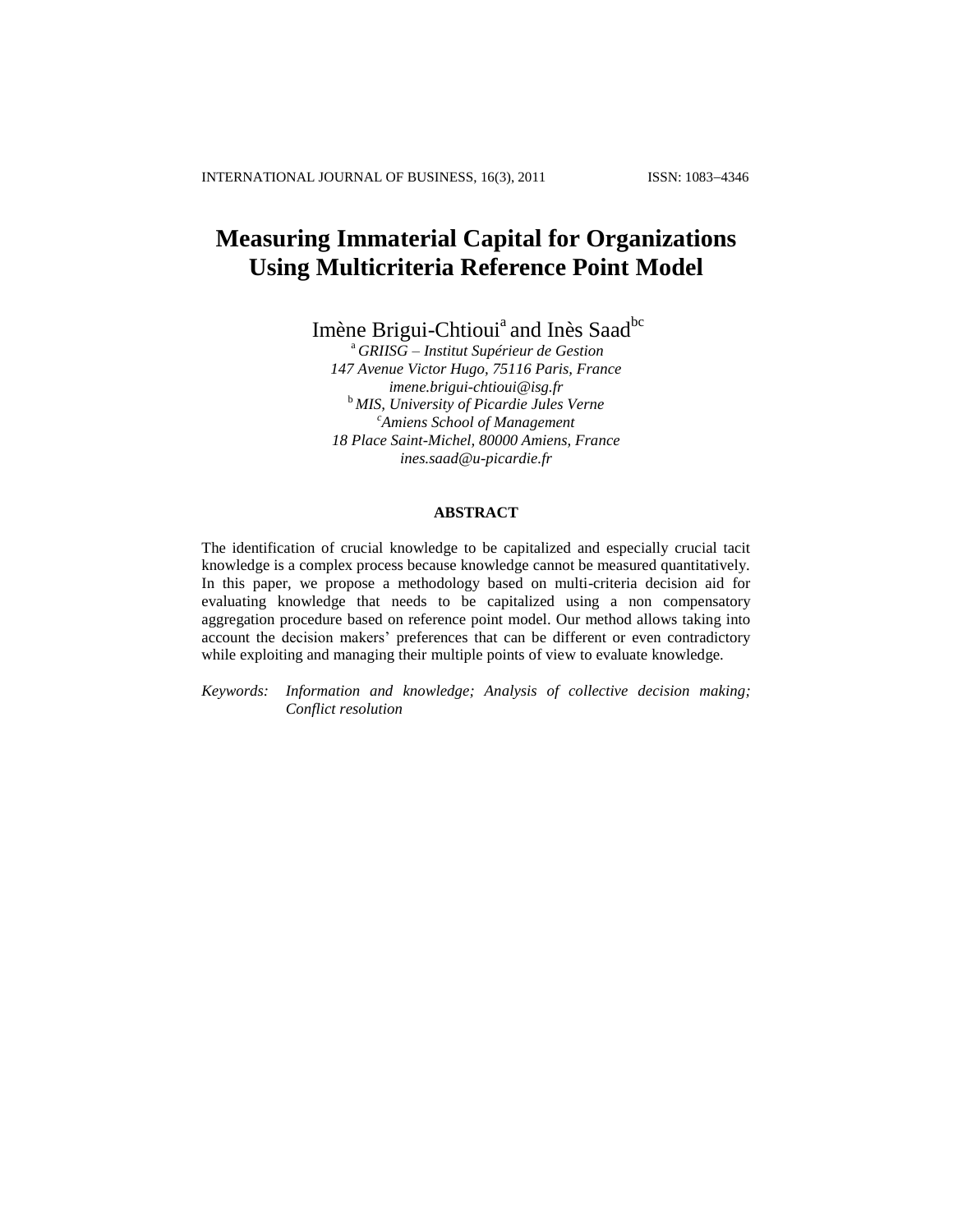# **I. INTRODUCTION**

The necessity to capitalize knowledge produced and used in firms has increased rapidly these last years. As said by Lee and Van den Steen (2010), "*know-how is a key resource for business, and know-how management is a potential lever for competitive advantage.*" Maintaining this capital is a powerful mean to improve the level of performance of the firm. In order to create, preserve and share knowledge in firms, knowledge management has been occupying since the beginning of the nineties more and more important space within organizations. Thus, companies should invest in methods and tools in order to preserve knowledge especially those of tacit nature. Researchers in knowledge management (e.g., Davenport et al., 1998; Nonaka and Takeuchi, 1995; O'Learly, 1998; Sanchez, 1997; Schreiber et al., 2000) have been focusing on the problems of acquisition, preservation and transfer of knowledge. However, considering the large amount of knowledge to be preserved, the firm must first determine the specific knowledge that should be targeted by capitalization. We should indeed focus on only the so-called "crucial knowledge", i.e. the risk of their loss and the cost of their (re)creation is considered to be important. In other words their contribution to reach the firm objectives is very important and their use duration is long (Saad et al., 2005).

Previous research works (Saad et al., 2005; Grundstein, 2000) also revealed the interest of the identification of crucial knowledge. Not enough works exist concerning the identification of knowledge on which it is necessary to capitalize (Grundstein, 2000; Tseng and Huang, 2005), thus, (Saad, 2009) have proposed a multicriteria methodology based on DRSA (Dominance-based Rough Set Approach) (Greco et al., 2001) to identify crucial knowledge in order to justify a situation where knowledge capitalization is advisable. The objective of this methodology is to elicit the preference of the decision makers. This method is supported by a decision support system called K-DSS (Saad et al., 2005; Saad and Chakhar, 2009). Moreover, because of the large amount of knowledge to analyze, the large number of decision makers involved in the assignments of knowledge, contradictory opinions that decision makers can have (that lead to inconsistencies in the shared knowledge base) and also usually hard delay constraints of projects, it is necessary to automate the resolution of conflicts between decision makers.

The aim of this paper is to propose a multicriteria procedure to evaluate immaterial capital principally knowledge using a non compensatory aggregation model to cope with inconsistency in decision rules in our decision support system.

The rest of the paper is structured as follows. Section 2 provides an overview on the related works. Section 3 presents the methodology used to identify knowledge to be capitalized. In section 4, we present the multicriteria procedure that we propose to evaluate knowledge. Section 5 summarizes our contribution.

# **II. RELATED WORKS**

In this section, we describe three methods: GAMETH framework (Grundstein, 2000; Grundstein et al., 2006), the method proposed by Tseng and Huang (2005), and the method of identification of critical knowledge proposed in Ermine et al. (2006).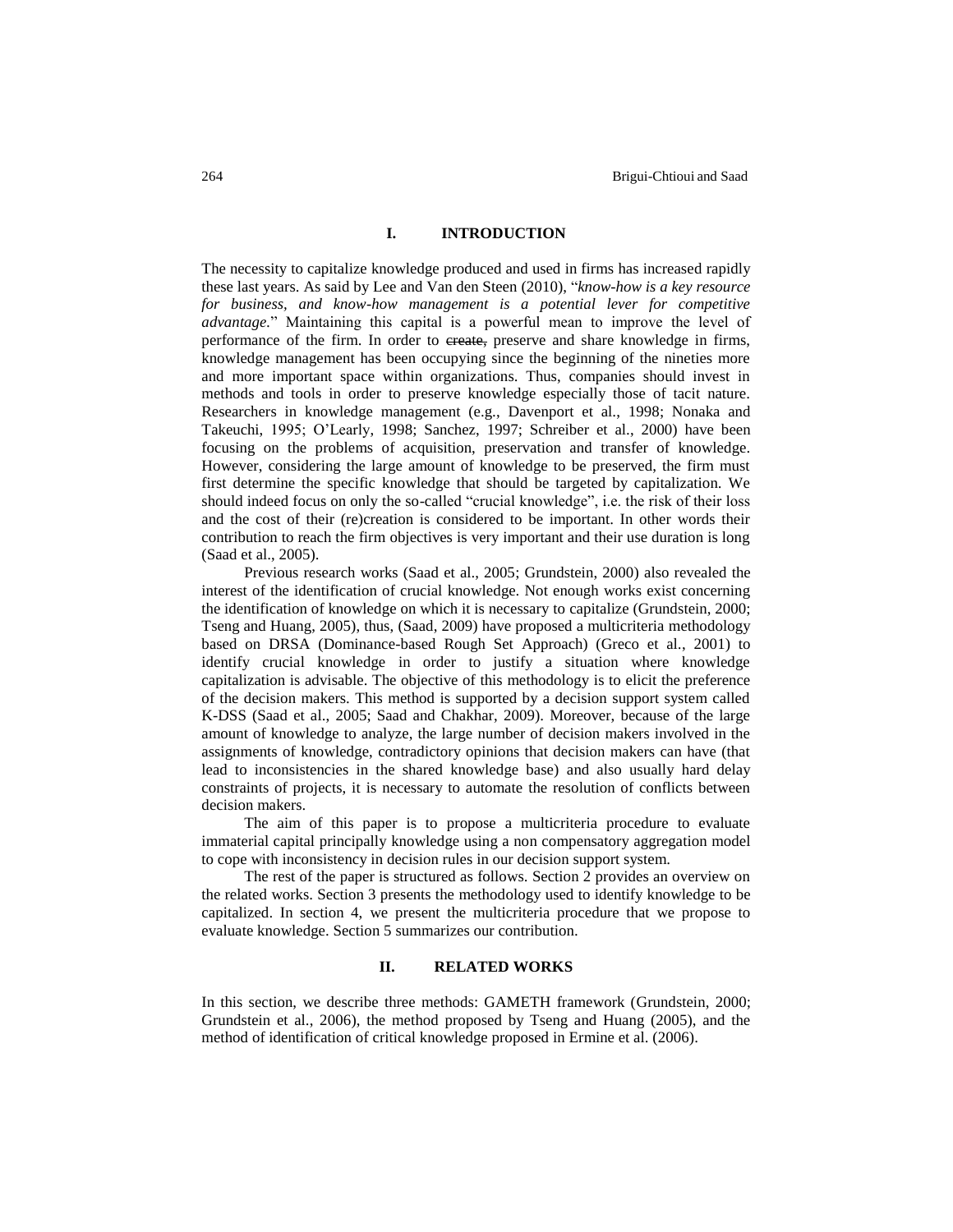The main distinctive feature of these methods is related to the approaches used (i) to identify knowledge to be evaluated and (ii) to construct criteria and evaluate knowledge according to these criteria.

As for knowledge collection, we think that GAMETH framework proposed by Grundstein (2000) enables to study the area and to clarify the needs in knowledge required to deal with pertinent problems through the modeling and analysis of sensitive processes in the company. This approach involves all the actors participating in the area of the study. Tseng and Huang (2005) use the DELPHI method to collect the need in knowledge. The merit of this method is the fact that they are faster to apply than the one of GAMETH<sup>®</sup>. Further, DELPHI technique may be used remotely. Finally, the method proposed by Ermine et al. (2006) is evenly based on both a series of interviews with the leaders, and the study of strategic documents. This last approach assumes however that the leaders are able to identify the knowledge to evaluate.

Our analysis of these approaches at the level of criteria construction and knowledge evaluation allows us to remark that the methods proposed by Ermine et al. (2006) and Grundstein et al. (2006) construct criteria intuitively. In turn, Tseng and Huang (2005) propose to compute the average score of each attribute of the knowledge as a function of the evaluations provided by each analyst. Then, the analyst evaluates the importance of knowledge in respect to each problem. Finally, the global average is computed for each analyst. One limitation of this method is that the scales used are quantitative. However, due to the imprecise nature of the knowledge, qualitative scales are preferred. Furthermore, additive aggregation and in particular weighted sums are already frequently used in compensatory logic since they are simple to manipulate. However, they are often inefficient when it comes to aggregate qualitative parameters that have only ordinal significance.

Brigui-Chtioui and Saad (2011) propose a multicriteria approach based on a weighted sum. It is well-known that the weighted sum, which is the simplest multicriteria aggregation model, suffers from several drawbacks. First, it requires the specification of weights which are difficult to obtain and to interpret. This is all the more important that slight variations on these weights may change dramatically the choice of the best solution. This is partly due to the fact that the weighted sum is a totally compensatory aggregation model. In our context, a very bad value on a criterion can be compensated by a series of good values on other criteria that represent a given knowledge. Such knowledge could obtain a weighted sum similar to knowledge with rather good scores on all criteria, while in many cases, the latter would be preferred. This suggests the use of non-compensatory or partially compensatory aggregation models. Finally, it can be shown that some of the non-dominated solutions, called nonsupported, cannot be obtained as the best solution using the weighted sum for any possible choice of weights. This is a very severe drawback since these non-supported solutions, whose potential interest is the same as the other non-dominated solutions, are rejected only for technical reasons.

The contribution of this paper is to evaluate knowledge with a procedure based on a non compensatory multicriteria model called reference point model (Brigui-Chtioui and Pinson, 2010). Our method takes into account the preferences of decision makers which can be different or even contradictory while exploiting and managing their multiple points of view to evaluate knowledge.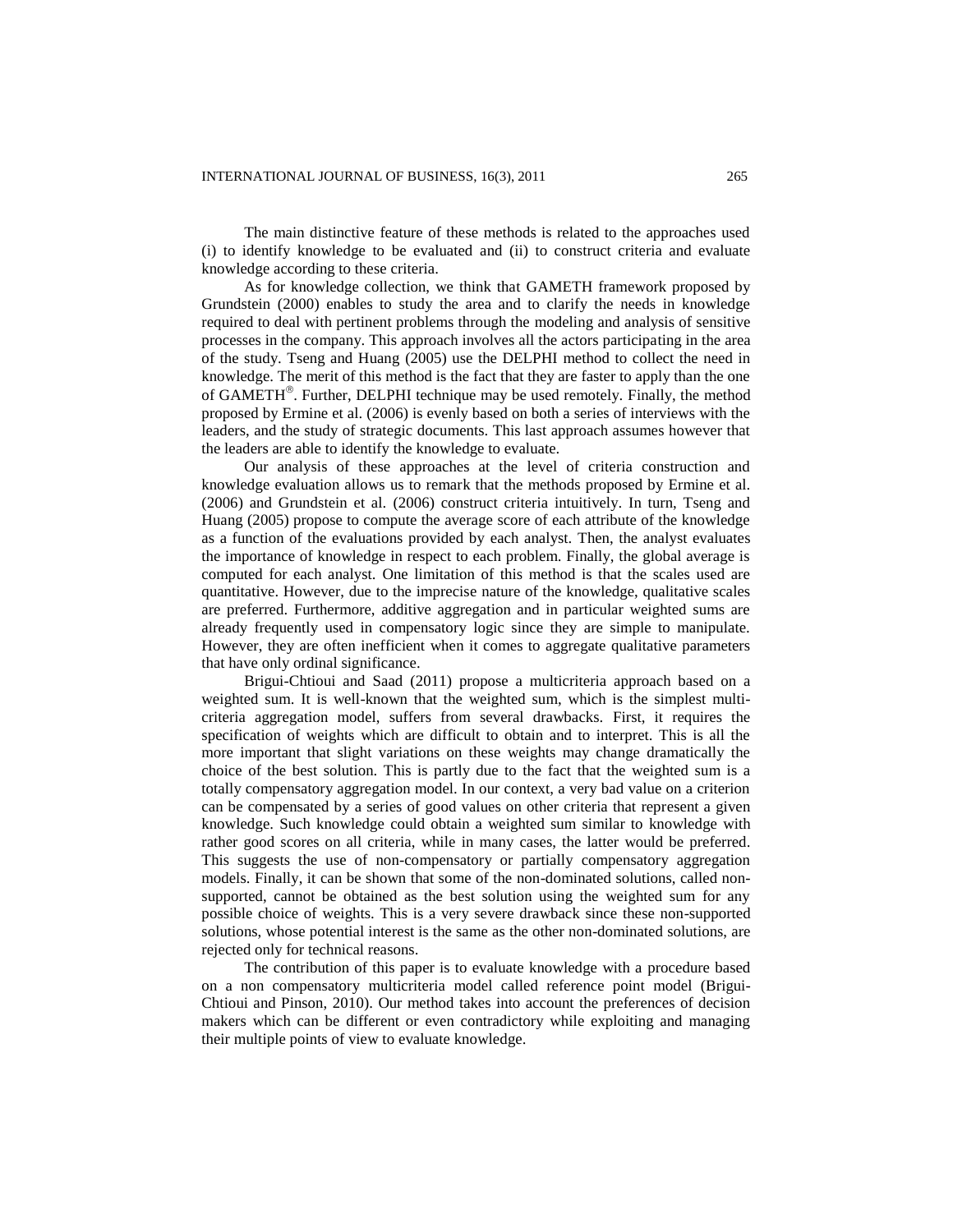## **III. METHODOLOGY**

The methodology proposed by Saad (2009) for crucial knowledge identification and evaluation is composed of three phases.

## **A. Phase 1: Determining "Reference Crucial Knowledge"**

The first phase is relative to constructive learning devoted to infer the preference model of the decision makers. Constructive learning, in contrast to descriptive learning, assumes that the preference model is not pre-existing but is interactively constructed by explicitly involving the decision maker. Practically, it consists in inferring a set of decision rules from some holistic information in terms of assignment examples provided by the decision makers. This is done through the DRSA (Greco et al., 2001) method which is devoted to multi-criteria sorting problems. The set of rules may be used in the same project, a similar project or a new one. However, for similar or new projects an adaptation of the set of decision rules to the project under consideration is often required. This phase includes also the identification, of a set of reference crucial knowledge.

The construction of the "Reference Crucial Knowledge" is based on the identification and the analysis of sensitive processes to determine the need of knowledge necessary to solve problems related to these sensitive processes. More precisely, the approach used contains three steps. First, we identify the sensitive processes with a group of decision makers. These processes will be the object of an indepth analysis. Indeed, we believe that the analysis of the processes is not achievable in the short term. Our method is based on a heuristic approach to identify these sensitive processes. The second step consists, on the one hand, in modeling sensitive processes identified and on the other hand, in analyzing critical activities associated to each sensitive process. The third step consists of clarifying and locating the knowledge needed to solve relevant problems. This analysis leads to the identification of two types of knowledge: missing knowledge and poorly mastered knowledge. In addition, it provides information for the identification of knowledge that can be crucial such as the knowledge owned by a unique expert.

# **B. Phase 2: Constructing Preference Model**

The second phase includes the construction of preference model and the evaluation of knowledge with the respect to a convenient set of criteria. Three sub-families of criteria were constructed: (i) knowledge vulnerability family that are devoted to measure the risk of knowledge lost and the cost of their (re)creation; (ii) knowledge role family that are used to measure the contribution of the knowledge to reach the project objectives. Each criterion of this family corresponds to an objective; and (iii) knowledge use duration family that aims at measuring the duration of using the knowledge based on the company average and long term objectives.

Based on the reasoning of the actors and the constraints relative to the nature of the scale (ordinal scale), we have developed an algorithm for maximizing the degree of the minimal contribution of knowledge to each objective. The proposed method includes two steps: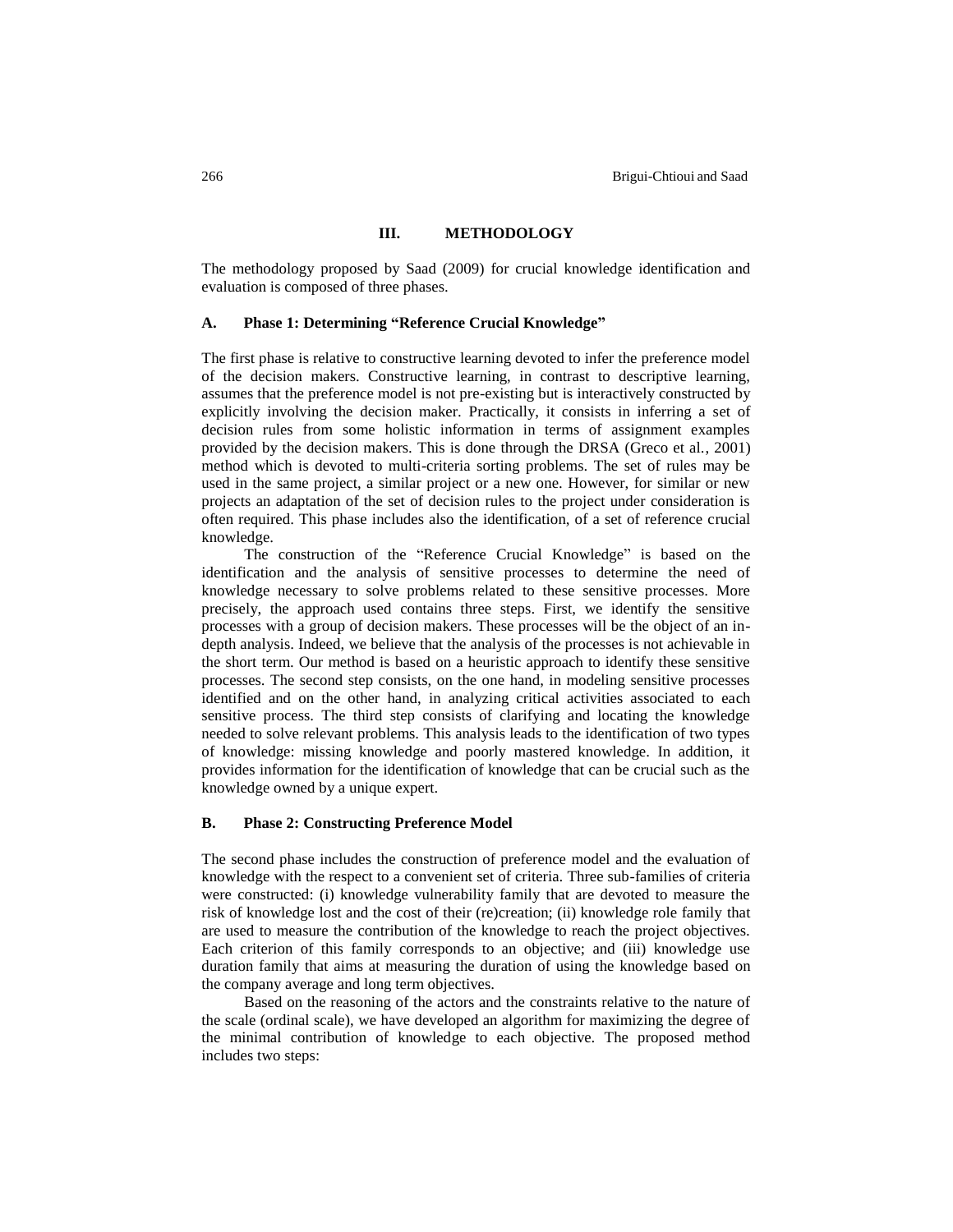**Step 1:** For each project we list all possible paths (knowledge→ Process→ Project) and then we identify, for each project, the path that maximizes the minimal degree of contribution of knowledge to each project.

**Step 2:** We use the graph obtained in the first step to identify the complete path from the knowledge to each objective. We enumerate all possible paths and then we select the one that maximizes the degree of minimal contribution.

To compute the contribution degrees of each knowledge  $K_i$  to each objective  $O_j$ three algorithms are provided:

$$
\text{Max}_{p \in P} \text{Min}_{e \in P} \text{Min}_{d \in D} \text{v}^{d}(e). \tag{1}
$$

$$
\operatorname{Max}_{p \in P} \operatorname{Min}_{e \in P} \operatorname{Median}_{d \in D} v^{d}(e). \tag{2}
$$

 $\text{Max}_{p \in P} \text{Min}_{e \in P} \text{Max}_{d \in D} v^d(e).$  (3)

where P is the set of paths from  $K_i$  to Oj; p is a path from P; D=  $\{d1, ..., dr\}$  is the set of decision makers; and  $V^d$ (e) is the evaluation of *e* to decision maker d.

The evaluation of knowledge with respect to criteria of families (i) and (iii) are normally provided by the decision maker. However, in practice the decision makers may show some difficulty in directly evaluating knowledge due to the complexity of some criteria. To overcome this problem, complex criteria are decomposed into several more simple indicators so that decision makers can easily evaluate these indictors.

Once all knowledge items are evaluated with respect to all criteria, the next step is an iterative procedure aiming at jointly infers the decision rules. Two decision classes have been defined Cl1: "non crucial knowledge" and Cl2: "crucial knowledge". This procedure is based on DRSA. This procedure is composed of four steps:

### **Step 1: Individual assignment**

The first step assigns, with the help of each decision-maker, a set of knowledge items called "Reference Crucial Knowledge" in the decision classes Cl1 and Cl2. The decision table contains, in addition to the columns related to vulnerability, contribution degree and use duration criteria, as many columns as decision makers (D1, D2...Dn). Once the whole decision table is generated, it will be used as the input of the second step.

#### **Step 2: Generation of individual decision rules**

The second step infers decision rules for each assignment sample determined in the previous step. The obtained results are translated to the form of approximation quality which allows verifying the presence of inconsistencies in the decision rules:

$$
\gamma_{\rm F} = \frac{\text{card}\left(\mathbf{A} - \left(\bigcup_{t=1,\dots,n} \text{Bn}_{\rm F}(\mathbf{C}\mathbf{l}_{\rm t}^{\geq}\right)\right)}{\text{card}\left(\mathbf{A}\right)}
$$
(4)

We have applied the DOMLEM algorithm (Greco et al., 2001), proposed in DRSA method to infer rules permitting to characterize knowledge assigned to classes Cl1 and Cl2. The obtained results are transformed in the form of approximation quality, and permitted us to verify the presence of inconsistencies in the decision rules. These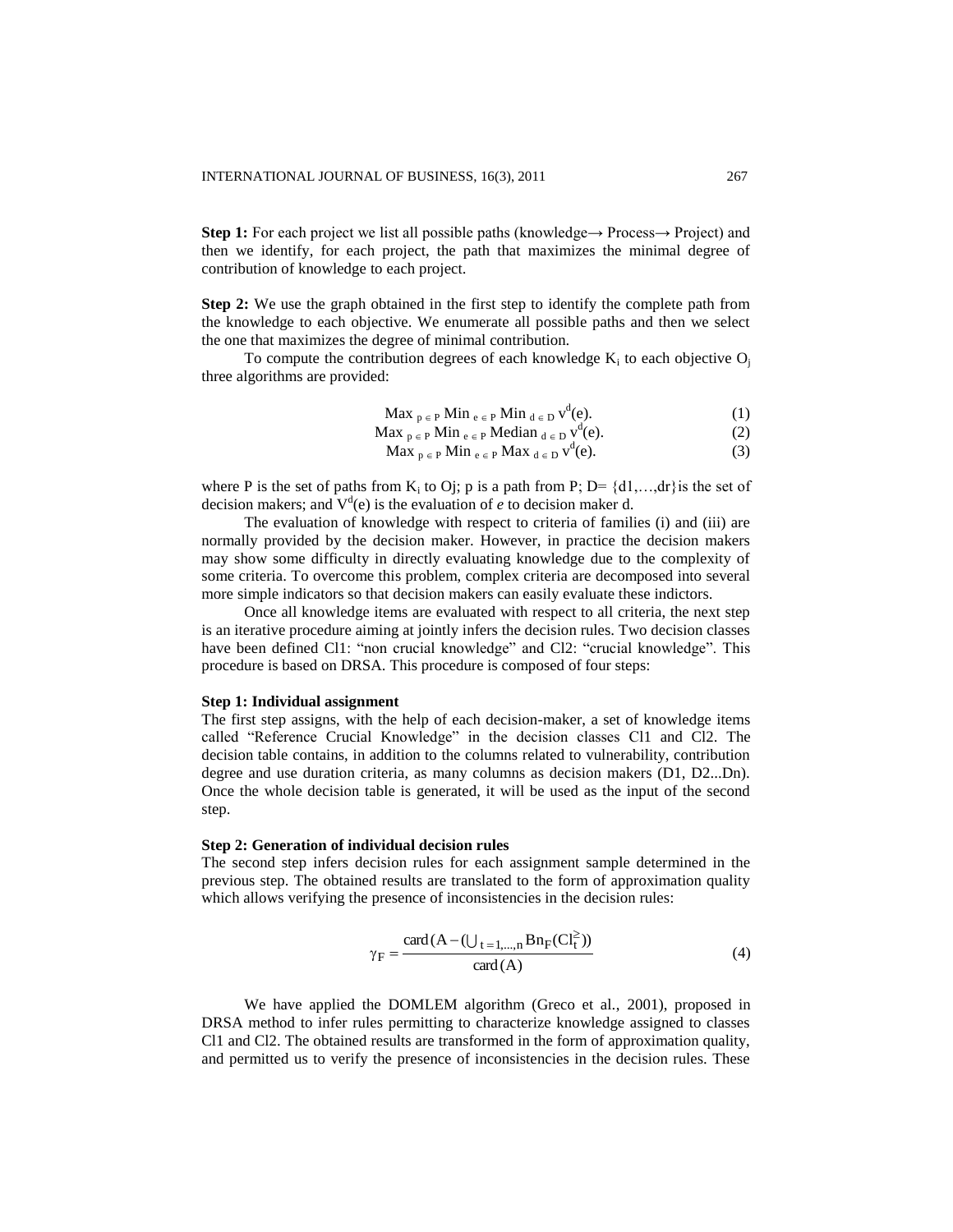rules are deduced from the comparison of information related to the assignment examples intuitively provided by each decision maker, and the assignment generated by the algorithm.

#### **Step 3: Suppression of inconsistencies in individual decision rules**

The third step modifies sample assignments or evaluations in collaboration with the concerned decision-maker when inconsistencies are detected in the decision rule base. Thus, we ask this decision maker to carefully reconsider the evaluation of knowledge.

## **Step 4: Generation of collective decision rules**

In the last step we determine decision rules that are collectively accepted. Thus, based on the multicriteria procedure (cf.  $\S$  4) we have determined a collective decision rules used to identify the crucial knowledge.

# **C. Phase 3: Classifying "Potential Crucial Knowledge"**

In the third phase, the decision maker uses the preference models (collectively decision rules) of the different decision makers defined in the second phase to assign the new knowledge which is called "Potential Crucial Knowledge", to the classes Cl1 or Cl2. The results are stored in a performance table.

More specifically, a multicriteria classification of "Potential Crucial Knowledge" is performed on the basis of the decision rules that have been collectively identified by the decision maker(s) in the second phase. The term of "Potential Crucial Knowledge" refers to the knowledge that has been temporarily identified as crucial by at least one decision maker. The generated "Potential Crucial Knowledge" are analyzed and then evaluated against the criteria identified in the second phase. Then, they are assigned in one between the two decision classes Cl1 or Cl2. One potential crucial knowledge is considered as effectively crucial if there exists at least one decision rule within the rule base, whose premises are paired with the evaluation of this knowledge on the set of criteria. The general form of a decision rule is:

If gj (k)  $\ge$  rgj ;  $\forall$  j  $\in$  {1,...,m} then k  $\in$  Cl2

where  $g_1, \ldots, g_m$  is a family of m criteria;  $g_j(k)$  is the performance of the knowledge k on criterion gj; (rg1, ..., rgm)  $\in$  Vg1 x ...x Vgm is the minimum performance of a knowledge k on the set of criteria.

# **IV. MULTICRITERIA PROCEDURE**

As we said before in the real organization where projects are complex, it is very difficult to use a constructive approach like the approach proposed by Belton and Pictet (1997) to solve conflicts between decision makers and determine collective decision rules. We propose in this phase to evaluate knowledge based on a multicriteria model and to compare them according to a preference relation.

Before presenting our multicriteria reference point model, we start by proposing some preliminary useful notations: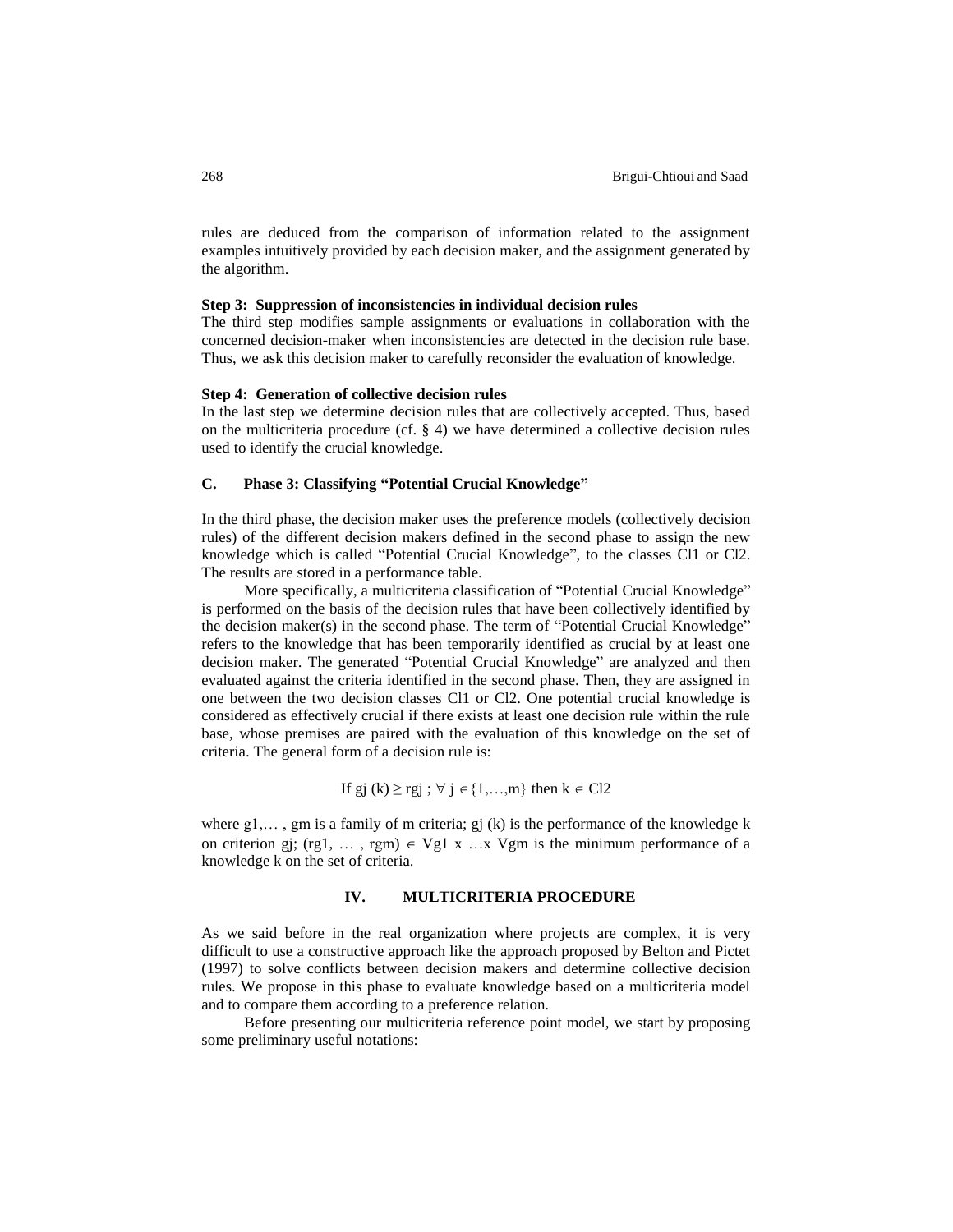Let p be the number of criteria.  $D = D_1 \times ... \times D_p$ , the decision space where  $D_j$  is the domain of values for attribute  $j$  ( $j = 1,..., p$ );  $C = C_1 \times ... \times C_p$  the criterion space;  $v_j$ , the value function defined from  $D_j$  to  $C_j = [0; 100]$  that corresponds to attribute j.

Let  $x = (x_1 \times ... \times x_p) \in D$  denotes knowledge.  $k = (k_1 \times ... \times k_p) \in C$ , where

 $k_j = v_j(x_j)$  denotes the knowledge evaluated on all criteria,  $j = 1,...,p$ .

Definition 1. **Classification**. A classification  $\alpha$  is represented by a triplet  $\leq a_i$ , k, c  $\geq$ where  $a_i$  represents the decision maker, k denotes the classified knowledge and c the class.

Definition 2. **Conflict**. A conflict is detected iif:  $\exists \alpha \leq a_i$ , k, c > and  $\beta \leq a_i$ , k, c > / c  $\neq$ c'.

Definition 3. **Consistency**. It exists Consistency iif  $\forall \alpha \leq a_i, k, c >$  and  $\beta \leq a_j, k, c^* >$ , *No Conflict*.

# **A. Preference Model**

Our preference model is based on two reference points: (1) The *aspiration point*, denoted by  $a = (a_1 \times ... \times a_p)$  whose coordinates  $a_j = v_j (dv_j)$  are aspiration levels, where  $dv_j \in D_j$  is the optimal value on criterion j. The aspiration point is kept private during the classification process. (2) The *reservation point*, denoted by  $r = (r_1 \times ... \times r_p)$ whose coordinates  $r_j = v_j(mv_j)$  are reservation levels, where  $mv_j \in D_j$  is the minimal value required on criterion j.

## **B. Aggregation Model**

The aggregation model determines the utility associated with a given knowledge classification according to an aspiration point. It is defined by the deviation from the aspiration point. This deviation measures the maximum difference between aspiration levels and knowledge classification values on each criterion. The model computes the differences between the aspiration value and the knowledge value on each criterion and keeps the greatest one. The max function is chosen to insure that a bad score on a criterion cannot be compensated by good scores on other criteria. Equation (5) gives the utility of a knowledge classification  $\alpha$ . It measures the maximum of the differences  $(a_j - a_j)$  between a knowledge classification  $\alpha$  and the aspiration point  $\alpha$  on each criterion j.

$$
U_a(\alpha) = \max_{j=1,\dots,p} (a_j - \alpha_j)
$$
 (5)

The preference relation based on the utility presented above is given by Equation (6).

$$
\alpha \succ \beta \Leftrightarrow U_a(\alpha) < U_a(\beta) \tag{6}
$$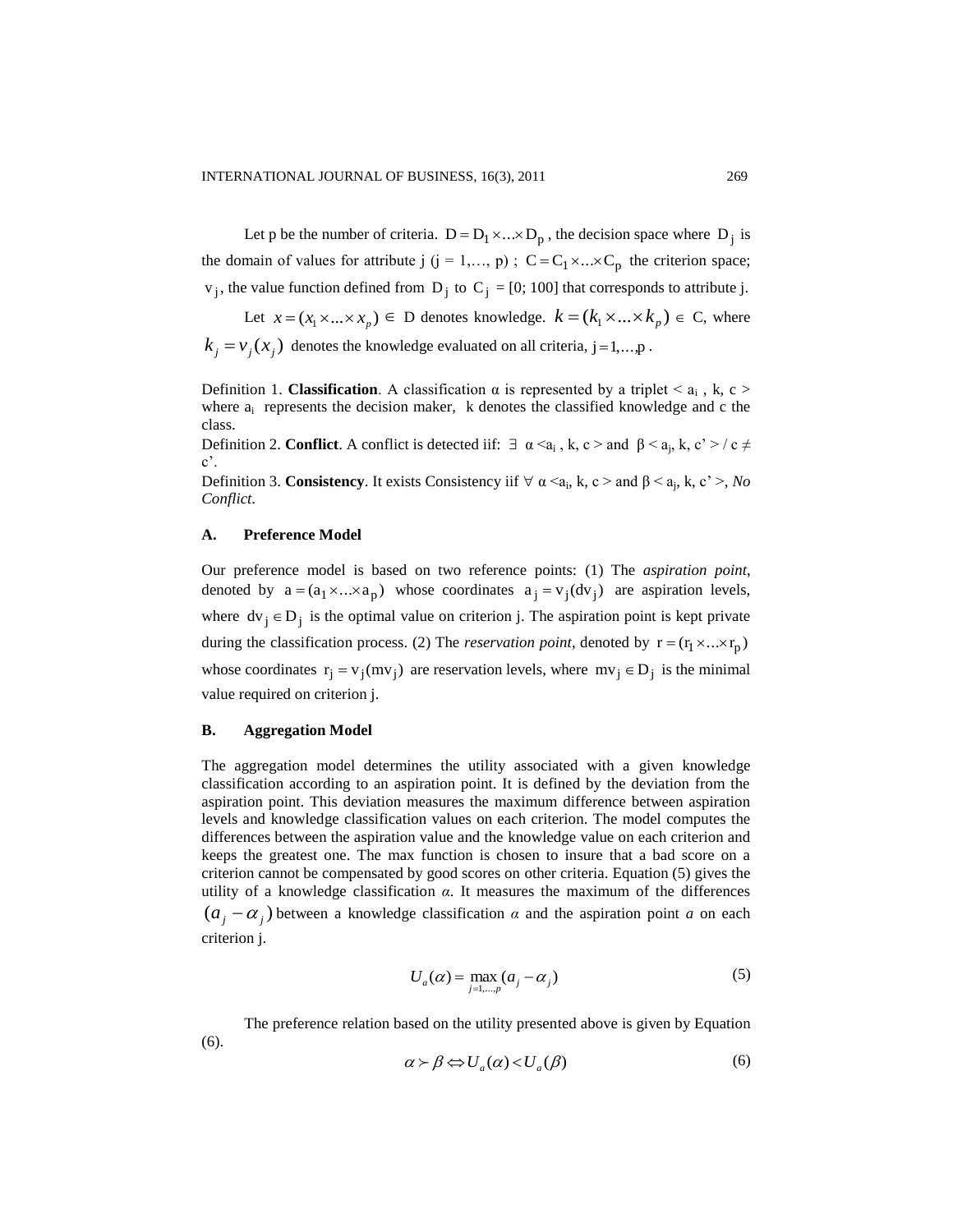The classification criteria used to evaluate knowledge classifications are:

- NAg  $(\alpha)$ : the number of decision makers establishing  $\alpha$
- $\gamma(A(\alpha))$ : the approximation quality of the decision maker establishing  $\alpha$ .
- $R_{\alpha}$ : the number of rules conducting to establish  $\alpha$ ,
- $\partial(R_{\alpha})$ : the average of the rules strength in  $R_{\alpha}$ .

# **V. CONCLUSION**

In the literature, there are few works dedicated to the evaluation of knowledge to be capitalized. Identification of knowledge to assess seems poorly explained in the majority of previous methods; however, this identification is an important issue itself. The method we propose is based on the multicriteria reference point model that addresses the compensatory model shortcomings. This approach leads to an efficient solution for all decision makers since it helps them to work together in order to identify crucial knowledge. The decision based on reference point model reflects well the decision makers' preferences that may be different or even conflicting. The multicriteria decision also incorporates a degree of subjectivity in the assessment of knowledge relative to the objectives of the company, because it takes into account the different evaluations given by decision makers. These assessments are used to calculate a multicriteria utility corresponding to each knowledge. Our achievement is about building a *satisfactory* decision and not an *objective* decision even if optimal.

## **REFERENCES**

- Belton, V., and J. Pictet, 1997, "A Framework for Group Decision Using A MCDA Model: Sharing, Aggregation or Comparing Individual Information," *Revue des Systèmes de Décision*, 6(3), 283-303.
- Brigui-Chtioui, I., and I. Saad, 2011, "A Multiagent Approach for Collective Decision Making in Knowledge Management," *Group Decision and Negotiation Journal*, 20 (1), 19-37, Springer.
- Brigui-Chtioui, I., and S. Pinson, 2010, "A Variable Bid Increment Algorithm for Reverse English auction," *Lecture Notes in Economics and Mathematical Systems*, 645(2), 41-51.
- Davenport, T.H., D.W. De Long, and M.C. Beers, 1998, "Successful Knowledge Management Projects," *Sloan Management Review*, 39(2), 43-57.
- Ermine, J.L., I. Boughzala, and T. Tounkara, 2006, "Critical Knowledge Map As A Decision Tool for Knowledge Transfer Actions," *The Electronic Journal of Knowledge Management*, 4(2), 129–140.
- Ford, D., and D. Staples, 2006, "Perceived Value of Knowledge: The Potential Informer's Perception," *Knowledge Management Research & Practice*, 4, 3-16.
- Greco, S., B. Matarazzo, and R. Slowinski, 2001, "Rough Sets Theory for Multicriteria Decision Analysis," *European Journal of Operational Research*, 12(9), 1-47.
- Grundstein, M., C. Rosenthal-Sabroux, and A. Pachulski, 2006, "Reinforcing Decision Aid By Capitalizing On Company's Knowledge," *European Journal of Operational Research*, 14(5), 256-272.
- Grundstein, M., 2000, "From Capitalizing on Company Knowledge to Knowledge Management," In *Knowledge Management, Classic and Contemporary Works*